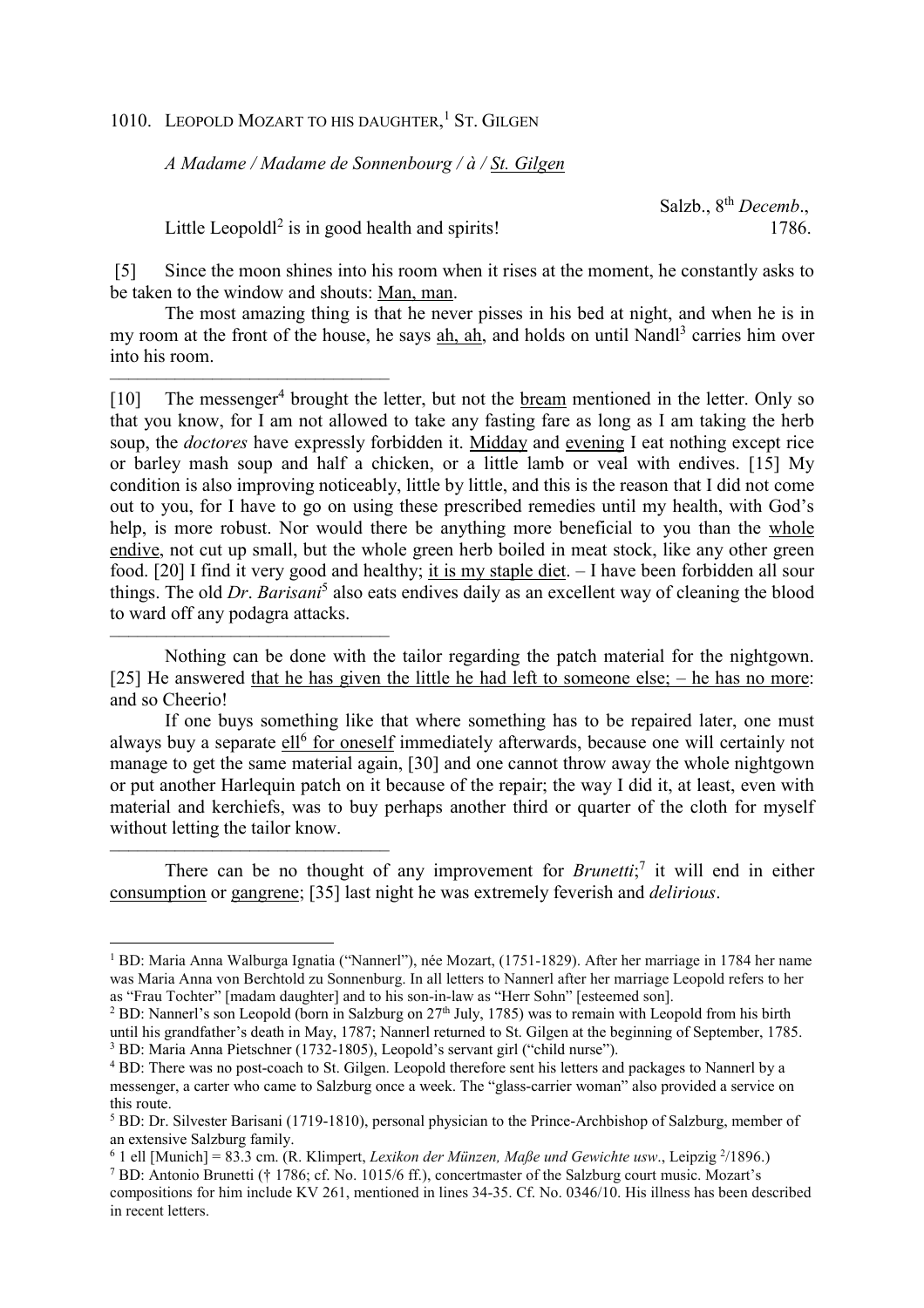The messenger was hardly gone last week when I heard the news that the Archbishop<sup>8</sup> would be away for a further fortnight, and that is how it turned out. Not a soul knows why.  $--$ [40] Now the talk is of supposedly 2 or 3 *orchestral* violinists, 1 violone player, a *bass* singer,<sup>9</sup> and 2 trumpeters whom he has taken on and who will arrive here with the next *diligence*<sup>10</sup> on the 13<sup>th</sup>. We shall see. – The fact that a *bass* has been taken on is revealed by the enclosed, very illegible letter from your brother, from which you will also gather that my answer has put him completely at his ease,<sup>11</sup> and that he is giving 4 *Advent concerts* in the *Casino*. 12

–––––––––––––––––––––––––––––– [45] I could never quite take to the idea of sending the washing to and fro,  $13$  but I did not want to speak against it and had arrive at a reasoned judgement that my esteemed son<sup>14</sup> will come to a general *agreement* with the messenger, which will be of no great substance, for otherwise the washing can be done here for what the messenger is paid if payment is made according to weight.  $[50]$  – For repairs, perhaps? – – Oho! Once again, it is housekeeper Miedl who takes care of that.  $-$  – But that the empty box is said to be heavy: – even a sick cow, of which we now have no more outside the town – thanks be to God!, has to laugh at that! I cursed the box because it cost me trouble and kind words to get it finished, [55] on top of that it was expensive because it passed through 4 persons' hands. Of course I will write out the relevant *account*. In the meantime, it provides something to talk about.

–––––––––––––––––––––––––––––– Last Sunday, I spoke to Countess *Lodron*,<sup>15</sup> the esteemed Cathedral Dean<sup>16</sup> joined in. -2 days later she lost her child and had a *stillbirth*. Her condition is now improved. She is a beautiful, dear *lady*, in her figure she has something of the Imperial princesses. [60]

–––––––––––––––––––––––––––––– In his letter to me on my name-day,<sup>17</sup> Herr Egedacher<sup>18</sup> had already mentioned the *sonatas* which you still have; I kept forgetting to tell you about it, so they must be the first thing that you write out, there is no hurry with Heinrich's<sup>19</sup> things, for from Munich he has just received *sonatas* by *Clementi* again which are quite horrifyingly difficult, and he has enough to do practising them.

Heinrich commends himself.

 $\overline{a}$ 

–––––––––––––––––––––––––––––– The arrangements with the candles<sup>20</sup> have now had to be changed in such a way that  $\frac{2}{3}$ huts have been set up next to the butchers' stalls, where two soap boilers sell at the same time [70] so that people can obtain something faster and do not have to stand there half a day to

<sup>&</sup>lt;sup>8</sup> BD: Currently in Vienna: Hieronymus Joseph Franz de Paula, Count [Graf] Colloredo (1732-1812), Prince-Archbishop [Fürst-Erzbischof] of Salzburg from 1772. Employer of Leopold and, for two periods, of Wolfgang. Cf. No. 0263/9. At one point he dismissed both Leopold and Wolfgang, although Leopold was later reinstated. Cf. No. 0328.

<sup>9</sup> BD: Matthias Joseph Šidra; Cf. No. 1012/4.

<sup>&</sup>lt;sup>10</sup> BD: *Diligence* = large coach used for the regular post services.

<sup>11</sup> BD: Cf. No. 1006/35; but also No. 1002/8 ff.

<sup>&</sup>lt;sup>12</sup> BD: Presumably the assembly rooms in the Trattnerhof in Vienna. But there is no documentary evidence that these concerts ever took place.

<sup>13</sup> BD: Arrangements for Wolfgang, Nannerl's stepson, now a boarding pupil in Salzburg.

<sup>&</sup>lt;sup>14</sup> Leopold's customary form of address to his son-in-law.

<sup>15&</sup>quot; Gräfin". BD: The wife of "Momolo", Count [Graf] Lodron; cf. No. 1007/74. Seeking lessons from Leopold. <sup>16</sup>"H: Domdechant". BD: Sigmund Christoph, Count [Graf] Waldburg-Zeil, Cathedral Dean [Domdechant] in Salzburg, nephew of Mozart's supporter Ferdinand Christoph, Count [Graf] Waldburg-Zeil (1719-1786). <sup>17</sup> BD: 15<sup>th</sup> November.

<sup>&</sup>lt;sup>18</sup> BD: Johann Rochus Egedacher, cathedral vicar, son of the "old man", as the deceased court organ builder was often called. He left Salzburg in March, 1786.

<sup>&</sup>lt;sup>19</sup> BD: Heinrich Marchand, son of the theatre director Theobald Marchand; had board, lodging and teaching in keyboard, violin and composition in the Mozarts' home for three years until 1774. Now a noted performer. 20 BD: Cf. No. 1007/8 ff. on the shortage of candles.